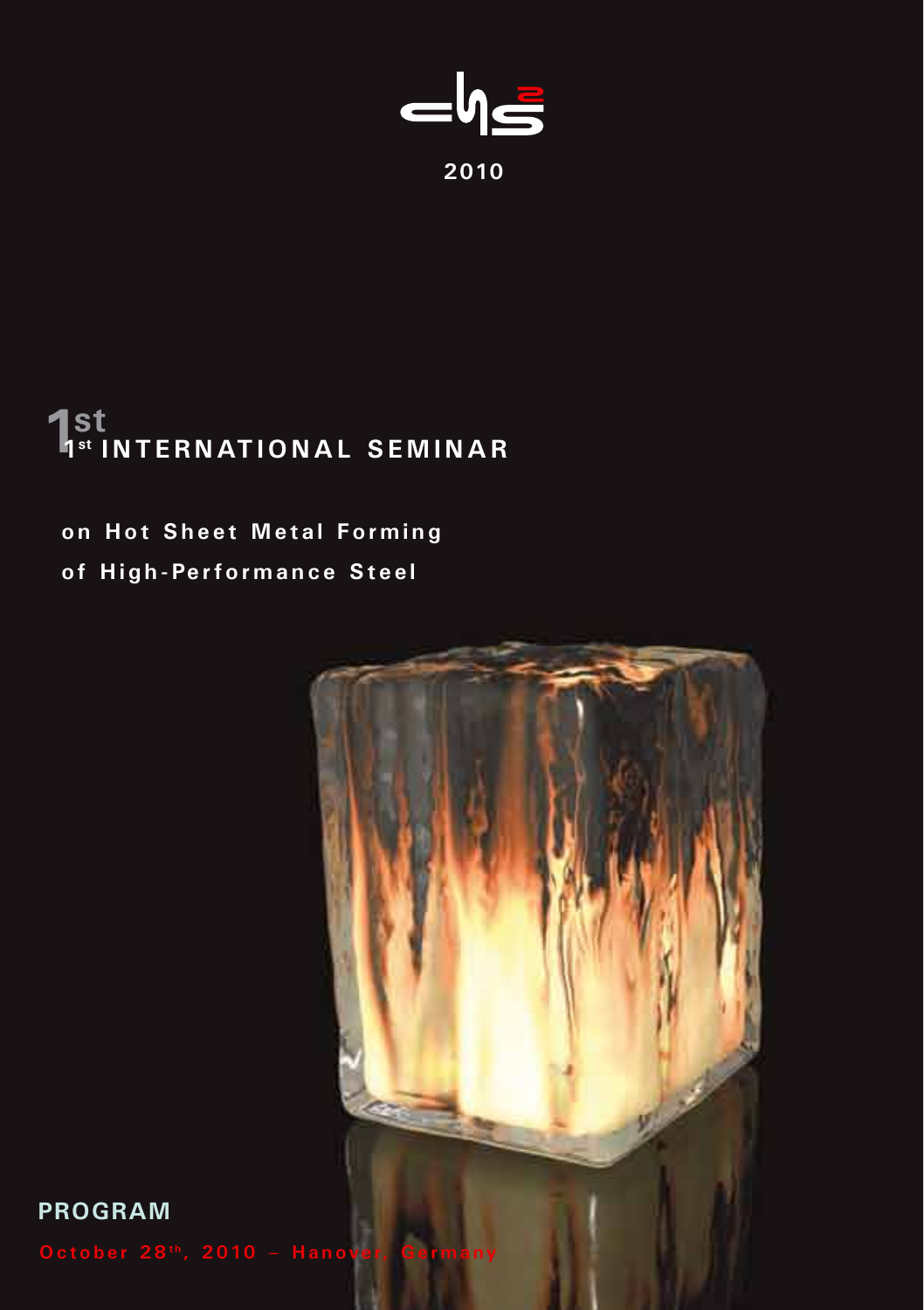### Dear Colleagues,

since 2007 the Swedish-German Centre of Excellence on Hot Sheet two conferences held in Kassel, Metal Forming of High-Performance Steel CHS² succeeded in establishing the leading network in research and development in this particular technology. As most of you might know, CHS² does not only perform numerous research activities within this partnership but also with quite some key-players in the technological scene. In this context, the CHS<sup>2</sup> International Conference Series became the most accepted platform for technological exchange

on an international level. The first Germany, in October 2008 and in Luleå, Sweden, in June 2009 attracted more than 400 participants from all over the world. Of course, this success will be continued with the 3rd CHS² Conference in Kassel in June 2011.

However, due to the actually doubtlessly increasing relevance of this technology, it is important just to keep this exchange continuously going on. Due to the actually huge interest on recent developments in hot sheet metal forming technology especially in Asia and North America, CHS² decided to organize an International Seminar Series at these emerging hot spots.

Since the upcoming 21<sup>st</sup> International Sheet Metal Working Technology Exhibition EuroBLECH 2010, which takes place in Hanover, Ger- We are looking forward to meeting many from 26 – 30 October 2010, you there! constitutes a meeting point for the international scene anyhow, we decided to organize the 1st seminar on October 28, 2010 at the

Convention Center located on the exhibition ground.

The program of this one-day seminar consists of selected contributions from key-players in technology as well from science as from industry.

Kurt Steinhoff, Mats Oldenburg, Braham Prakash

### **SEMINAR FEE AND REGISTRATION**

**Registration before October 28, 2010: 450.00 Euro**

**Online registration** has to be done via **www.chs2.eu Invoicing** will be done by our partner: KonfAktiv AB Lustigbacken 20 954 33 Sweden fax: +46 (0) 920 -15 006 email: info@konfaktiv.se

The conference fee includes the participation in the lectures as well as printed proceedings. The access to the EuroBLECH 2010 is not included.

### **CONFERENCE SECRETARY**

**Dennis Fuss University of Kassel Chair of Metal Forming Technology Kurt-Wolters-Straße 3 D - 34125 Kassel, Germany**

**fon: +49 (0) 561 - 804 - 2871 fax: +49 (0) 561 - 804 - 2706 email: info@chs2.eu**

**More information: www.chs2.eu**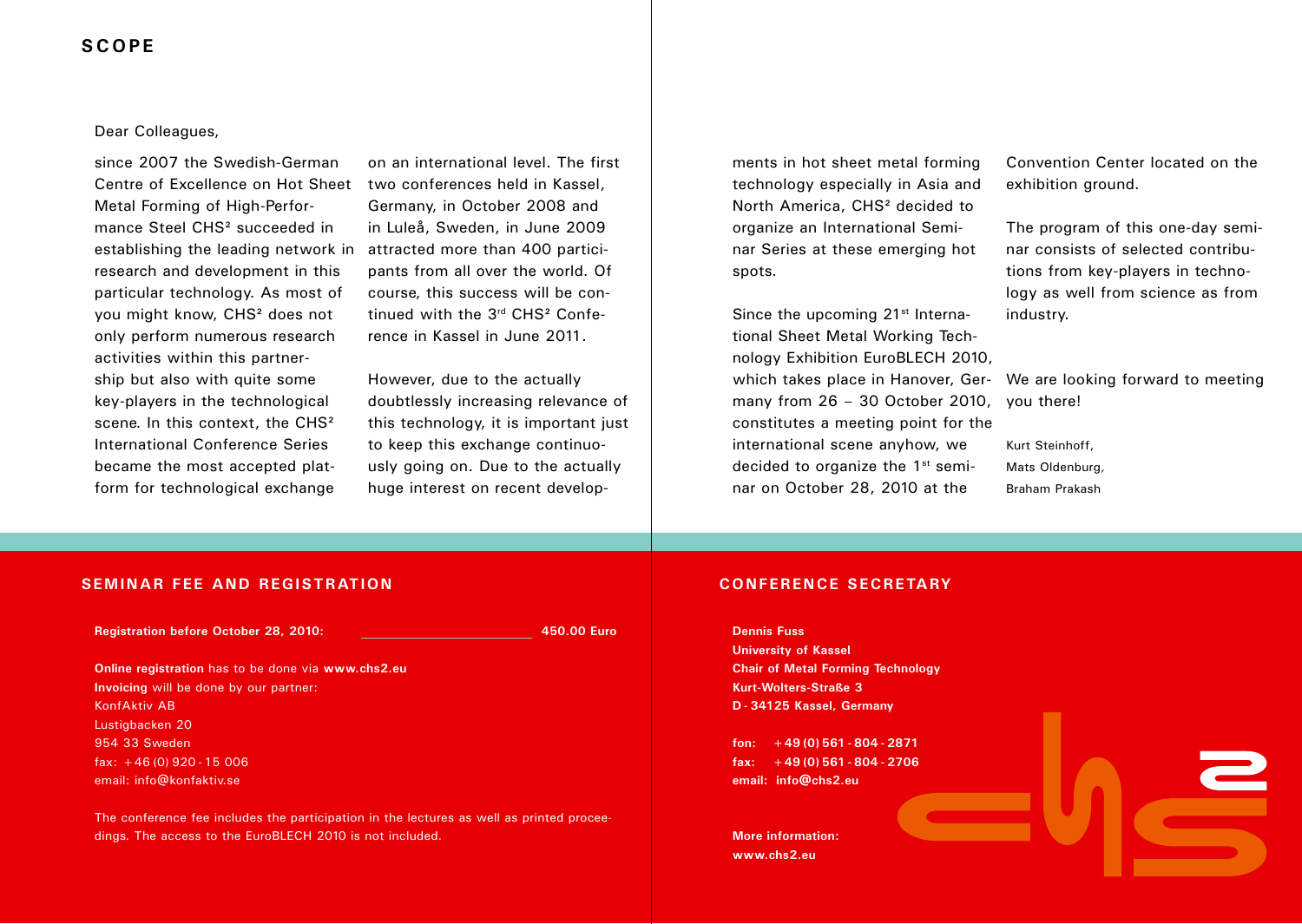The **1st International Seminar** will be organized in Hanover, Germany, on October 28, 2010 during the International Sheet Metal Working Technology Exhibition EuroBLECH 2010 (www.euroblech.com).



The World's No.1

It takes place at the Convention Center within the fairground of the Deutsche Messe AG. (www.messe.de/homepage\_e)



中 OST<sub>2</sub>

 $\overline{\mathbf{3}}$ 

 $\overline{4}$ 

 $\overline{\mathbf{5}}$ 

 $6\overline{6}$ 

 $\mathbf{7}$ 

 $\mathbf{g}$ 

 $\overline{\begin{array}{c} 8 \end{array}}$   $\overline{\begin{array}{c} 8 \end{array}}$   $\overline{\begin{array}{c} 0.0073 \end{array}}$ 

 $\overline{2}$ 

 $\mathbf{d}^{\mathbf{c}}$ 

 $\Box$ 

 $\overline{10}$ 

 $SUD1$   $\uparrow$ 

 $SUD2$   $\uparrow$ 



### **RECOMMENDED HOTELS**

#### **Best Western Premier Hotel**

Gut Kronsberg 1 D - 30539 Hanover, Germany fon:  $+49(0)$  511 - 87 400  $fax: +49(0)511 - 867112$ email: info@parkhotel-kronsberg.de

### **Copthorne Hotel**

Würzburger Straße 21 D - 30880 Hanover-Laatzen, Germany fon:  $+49(0)$  511 - 9836 - 0 fax:  $+49(0)$  511 - 9836 - 667 email: sales.hannover@millenniumhotels.de

### **Radisson Blu Hotel**

EXPO Plaza 5 D - 30539 Hanover, Germany fon:  $+49(0)$  511 - 38383 - 0 fax: +49 (0) 511 - 38383 - 8000 email: info.hannover@radissonblu.com

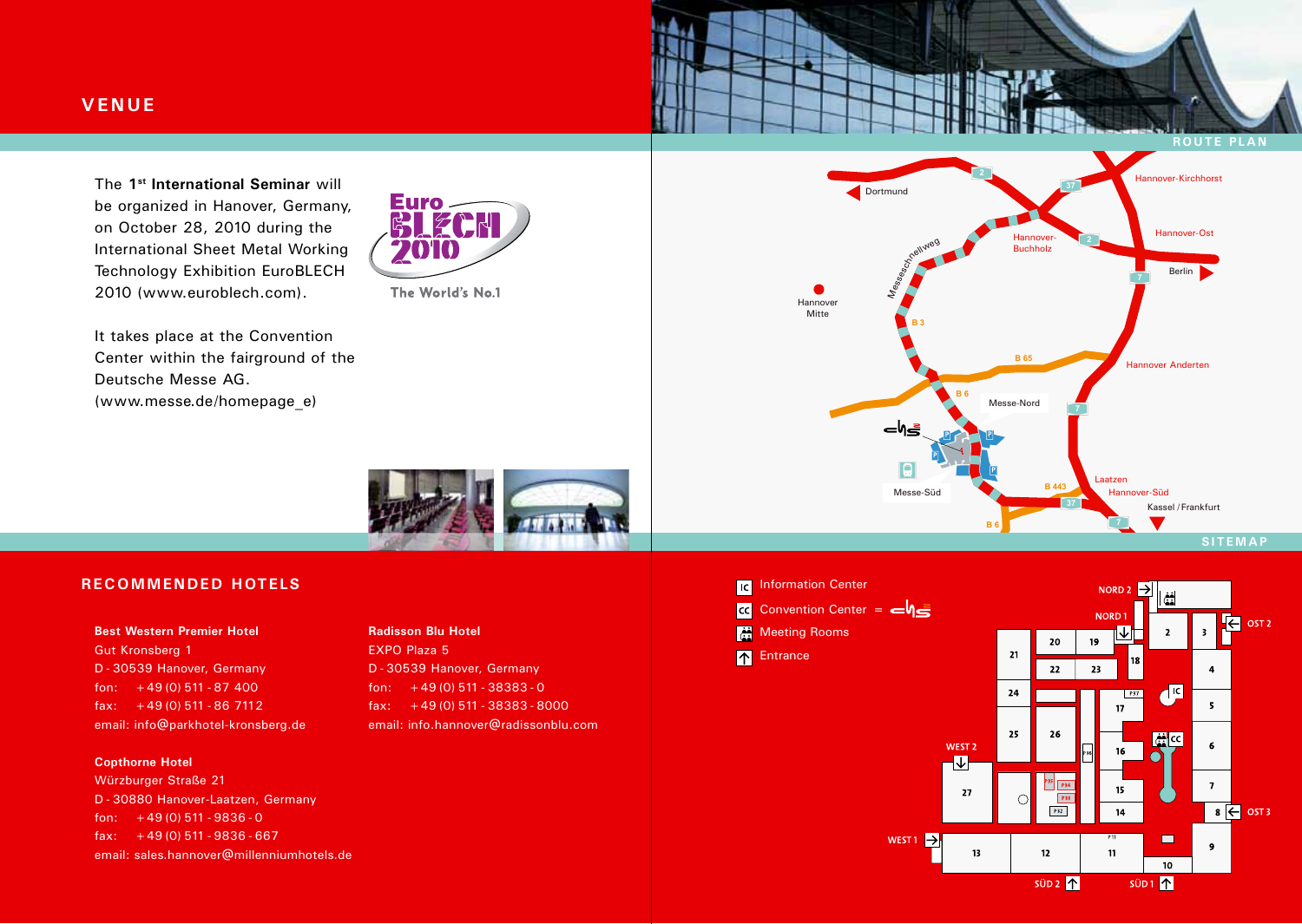# **OCTOBER 28th**



- **09:15 Registration**
- **10:00 Opening Session**
- **10:00 Welcome and Introduction** Prof. M. Oldenburg\*, Prof. B. Prakash\*, Prof. K. Steinhoff\*\* (\*Luleå University of Technology, Sweden; \*\* University of Kassel, Germany)
- **10:10 Welcome Notes** International Partners
- **10:15 Press Hardening From Ultra High Strength Steel to Body-In-White Application** Prof. K. Steinhoff (University of Kassel, Germany)
- **11:00 Refreshment Break**
- **11:30 SESSION 1: Parts & Processes I**
- **11:30 Press Hardened Parts & Applications** M. Jonsson (Gestamp HardTech AB, Luleå, Sweden)
- **12:00 Integrated Press Hardening Lines** J. Aspacher (Schuler SMG GmbH & Co. KG, Waghäusel, Germany)
- **12:30 Innovations in Hot Metal Forming Tool Systems, Presses, Automation** Dr. R. Hund (BRAUN CarTec GmbH, Schwalbach, Germany)

**13:00 Business Lunch**

- **14:00 SESSION 2: Modelling & Simulation**
- **14:00 Exploring the Press Hardening Technology with Use of Simulation** Prof. M. Oldenburg (Luleå University of Technology, Sweden)
- **14:30 Simulation of Thermo-Mechanical Forming Process with LS-Dyna** D. Lorenz (DYNAmore GmbH, Stuttgart, Germany)
- **15:00 SESSION 3: Materials & Coatings**
- **15:00 Ultra High Strength Steel and its Application for Press Hardening**  Dr. H.G. Kim (POSCO Technical Research Laboratories, GwangYang-si, Korea)
- **15:30 Tool Steel for Press Hardening and Hard Cutting** I. Valls-Angles (Rovalma S.A., Barcelona, Spain)
- **16:00 Tool Coatings for Hot Forming Application** A. Reiter (OC Oerlikon Balzers AG, Balzers, Liechtenstein)
- **16:30 Refreshment Break**
- **17:00 SESSION 4: Parts & Processes II**
- **17:00 High Temperature Tribology** Prof. B. Prakash (Luleå University of Technology, Sweden)
- **17:30 Laser Cutting Technology** M. Fritz (Trumpf Laser- & Systemtechnik GmbH, Ditzingen, Germany)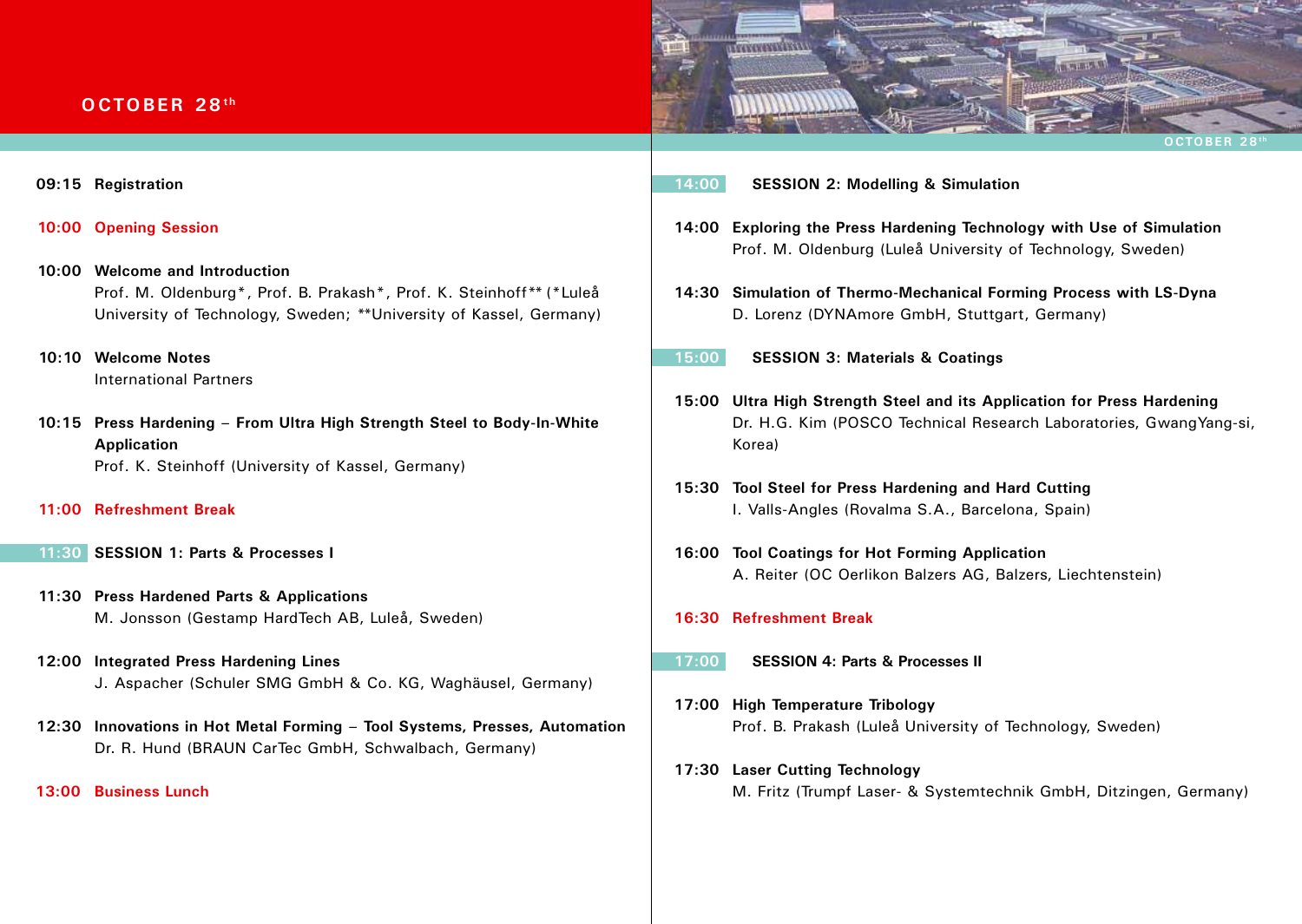# **OCTOBER 28<sup>th</sup> <b>Kassel, Germany from June 13<sup>th</sup> to 16<sup>th</sup>, 2011**

### **OCTOBER 28th**

### **18:00 Actual Developments and Progresses on Furnaces and Heat Treatment for Press Hardening**

H. Lehmann (Schwartz GmbH, Simmerath, Germany)

**18:30 Closing Session**

### **18:30 Closing Remarks**

Prof. M. Oldenburg\*, Prof. B. Prakash\*, Prof. K. Steinhoff\*\* (\*Luleå University of Technology, Sweden; \*\* University of Kassel, Germany)

**19:00 Reception** 

## **ANNOUNCEMENT**

### **CHS2 Conference 2011**

Please note that the 3rd International Conference on Hot Sheet Metal Forming of High-Performance Steel will take place at "Kongress Palais Kassel" in Kassel, Germany, from June 13<sup>th</sup> to 16<sup>th</sup>, 2011.



**1" ANNOUNCEMENT- CALL FOR PAPERS**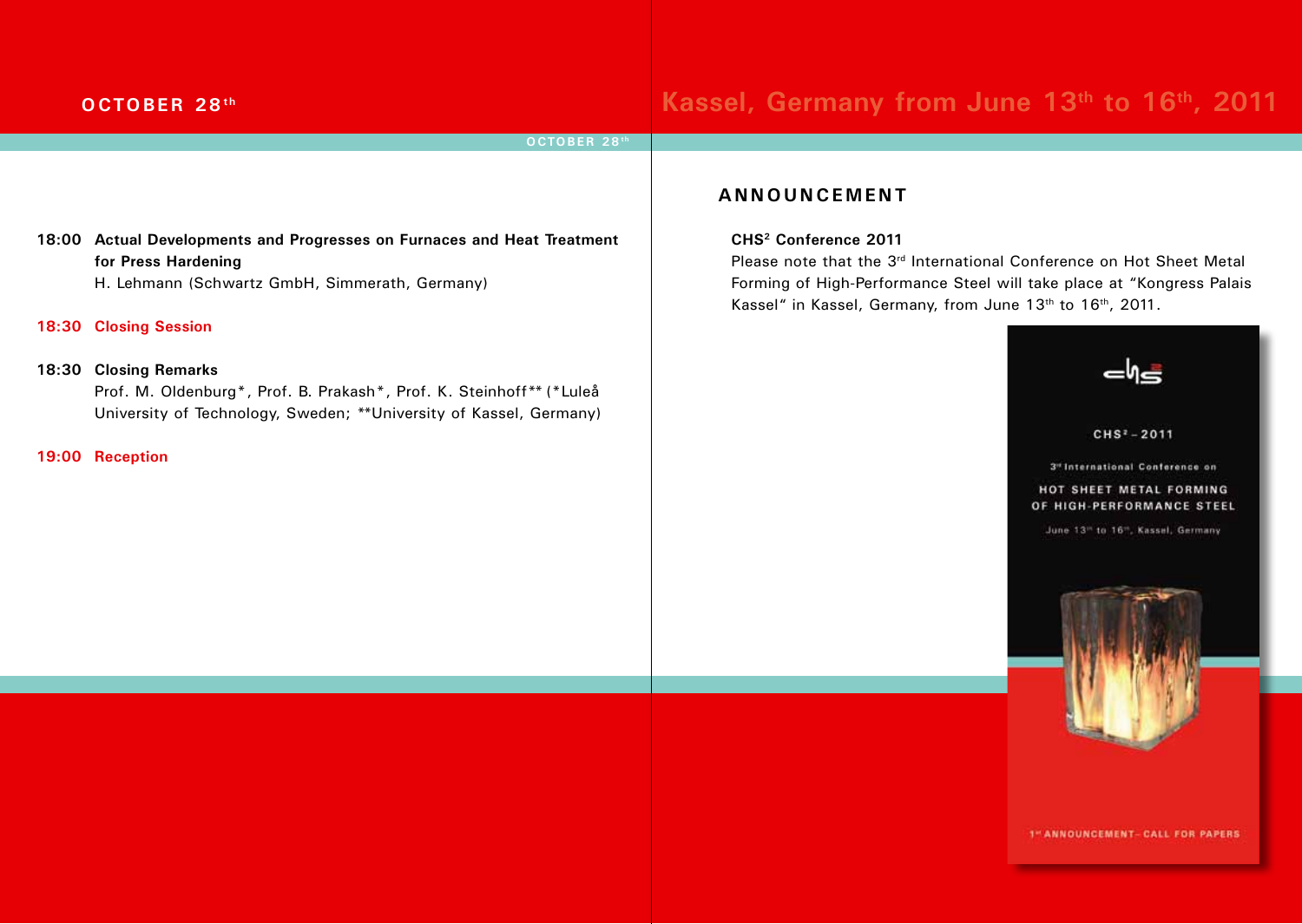# **KINDLY SUPPORTED BY**

# **NETWORK**

M.I.K. GmbH, Düsseldorf, Germany



EBNER Industrieofenbau Gesellschaft m.b.H., Leonding, Austria

# **EBNER**

EuroBLECH 2010, Mack Brooks Exhibitions Ltd, St Albans, England





### **ORGANIZED BY**

**Swedish-German Centre of Excellence for Hot Sheet Metal Forming of High-Performance Steel, CHS², Kassel/Luleå, Germany/Sweden (www.chs2.eu)**